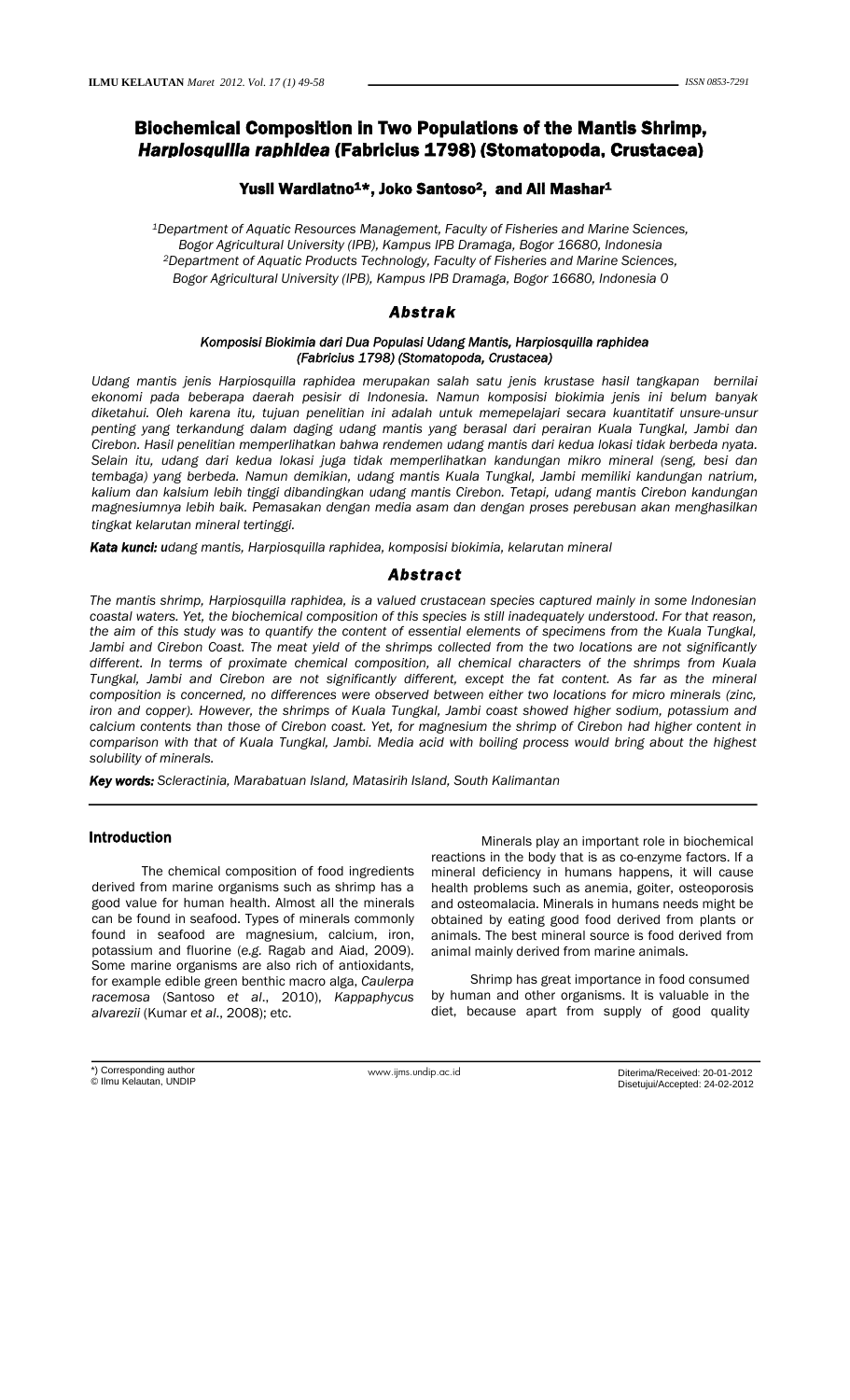proteins and vitamins, it also contains several dietary mineral such as calcium, iron etc, which are beneficial to human and other organisms. Although their frequent consumption is not advisable in general due to allergenic reactions or to its supposedly high cholesterol content, there are much studies encouraging crustacean consumption (Oehlenschläger, 1997; Bügel *et al*., 2001; Rosa and Nunes, 2003; Gökoolu and Yerlikaya, 2003; Küçükgülmez *et al*., 2006; Chen et al., 2007; Teixeira *et al*., 2008; Barrento *et al*., 2008).

Minerals that are required in relatively large amounts in the body are commonly grouped as major or macro elements. These minerals are essential components which are required in enzymatic biochemical activities in the body. The mineral ratios are very important in health at times they could pose as threat if their proportions are high. Mineral content in food is only one initial parameter to assess the quality of these foodstuffs. However, bioavailability is more important. Among the many nutritional components in foodstuffs, minerals play an important role in maintaining the survival of organisms in a healthy and normal metabolism. Bioavailability is the proportion of a nutritional component that can be used to run and maintain normal metabolism in the body (Watzke, 1998; O'Dell, 1984). Minerals can be bioavailable when in the form of dissolved minerals, but not all the dissolved minerals are bioavailable. Dissolved minerals are needed to facilitate the absorption of minerals in the human body (Newman and Jagoe, 1994).

 Knowledge and information on mineral composition and data on the solubility in the mantis shrimp is very limited, although some researches on fishery resources (crab, fish, cephalopod) have been focused on the meat yield, proximate and biochemical composition (Yomar-Hattori, 2006; Barento *et al*. 2009, 2010; Laurenço *et al*., 2009; Aberoumad and Pourshafi, 2010; Afkami *et al.*, 2011). It is well known that the mineral composition of marine invertebrates might be influenced by their nutritional habits, age, sex, season, or habitat condition (Chapelle, 1977; Souchet and Laplante, 2007; Oliveira *et al*., 2007). Since mantis shrimp populations from different fishing grounds might have distinct mineral composition, the aim of this study was to determine the nutritional quality of *Harpiosquilla raphidea* harvested in Kuala Tungkal, Jambi and Cirebon coast by determining the meat yield, proximate chemical composition, and macro- and micro-minerals.

 The shrimp commonly lives in muddy bottom in coastal waters around Indonesia, and it is exploited commercially to its economical value. Live mantis shrimp costs around USD 3.5 per individual with a 7-9

inch size (Wardiatno and Mashar, 2010). The shrimp is mostly exported to Hong Kong and Taiwan, but the local market is also increasing in demand. The biological aspects of the shrimp has been studied, *i.e*. distribution in their habibat (Mashar and Wardiatno, 2011); reproductive aspects (Wardiatno and Mashar, 2010), dynamic population (Wardiatno and Mashar, 2011), etc.

Food from the sea like shrimp is usually eaten after cooking and adding flavor, except directly consumed as sushi or sashimi. Boiling is a common cooking method. Boiling is usually done by adding spices that aims to change the taste and increase acceptability. Alipour *et al*. (2010a) has proved that cooking methods had the beneficial effects on nutritive value of Persian sturgeon (*Acipenser persicus*) fillets. Addition of salts and acids such as vinegar (acetic acid) in order to enhance flavor in food is common practice by the community. The second objective of this study is to reveal the influence of boiling in a variety of media (water, acetic acid 0.5% and salt 1%) on the solubility of minerals (Na, Ca, Fe and Zn). This research is expected to result in boiling method that produces the highest solubility of minerals so that the method can be a reference in the processing of fishery products in everyday life.

#### Materials and Methods

#### *Location and period of research*

The main material used in this study is the mantis shrimp (*Harpiosquilla raphidea*) freshly collected from coastal waters of Jambi and Cirebon. Collections were made by gill-net. The two sampling sites are presented in Figure 1. The research was conducted from February to April 2010. Sample preparation and proximat analysis was conducted in Laboratory of Aquatic Product Microbiology and Laboratory of Aquatic Product Biochemistry in Department of Aquatic Products Technology, Faculty of Fisheries and Marine Sciences, Bogor Agricultural University. While total and mineral solubility analysis were conducted in Laboratory of Animal Nutrition and Science in Faculty of Animal Husbandry, Bogor Agricultural University.

#### *Biological materials and samples preparation*

Twenty *Harpiosquilla raphidea* from the Kuala Tungkal, Jambi Coast and twenty specimens from the Cirebon coast, were collected and transported to the laboratory. Animals were kept under refrigerated conditions (about  $5^{\circ}$ C) for 1 h to decrease their metabolism before being euthanized.

All shrimp samples were measured to get total length and their weight. The total length was measured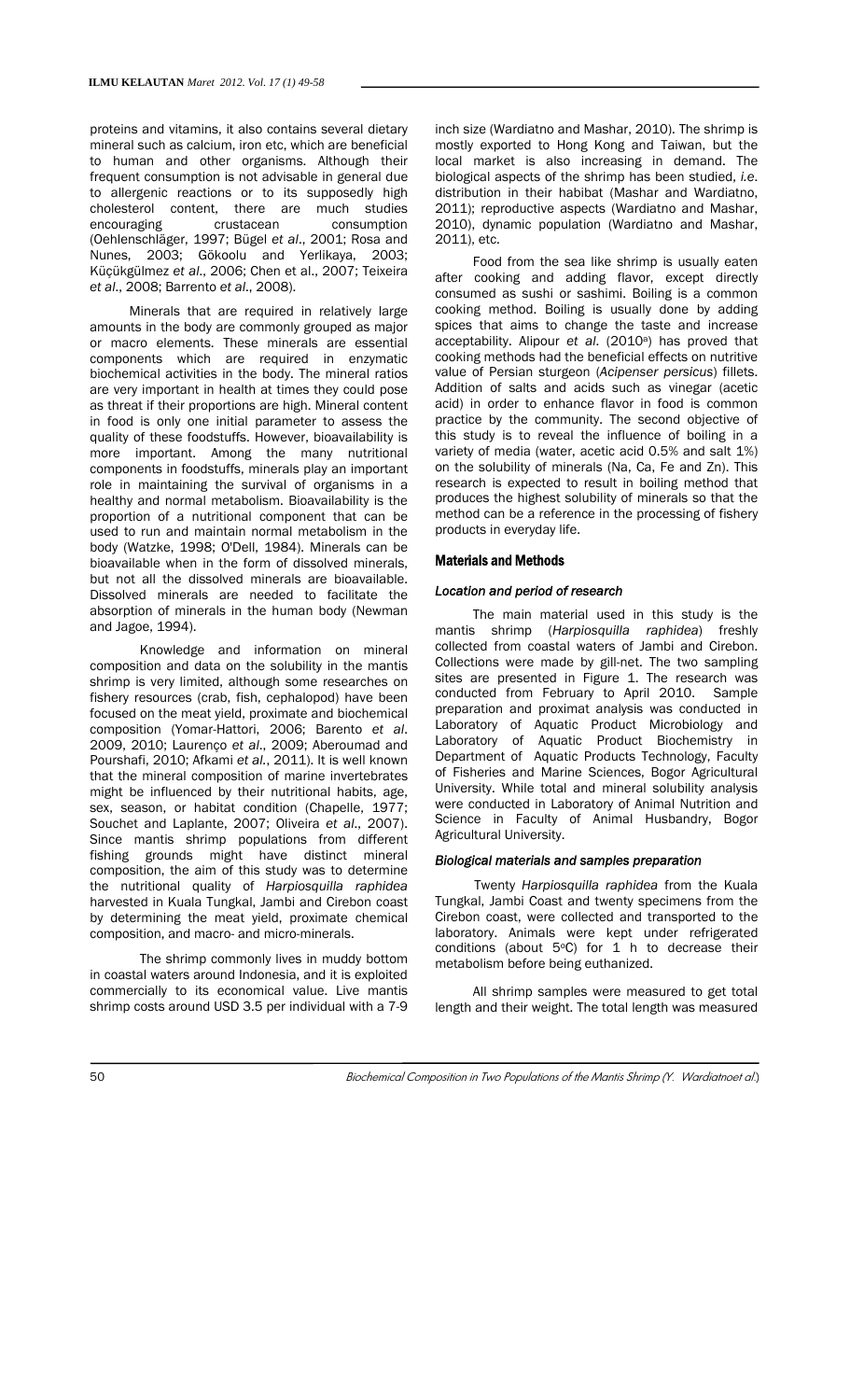

Figure 1. The two sampling sites where the mantis shrimp (*Harpiosquilla raphidea*) were collected as indicated by the two arrows.

by a vernier caliper (0.05 mm), while the weight is obtained by weighing the sample using a scale (0.01 g). The samples were then washed with fresh running water, crushed and homogenized using a food processor. Samples were subsequently placed into plastic containers and frozen at the freezing temperature of -18 °C, until used for further analysis. Before the sample was placed into the freezer, moisture and ash contents of fresh samples were first analyzed. The plastic tools were intended used in all processes in order to avoid any contamination from processing equipment with trace elements measured.

#### *Meat yield*

Meat yield was analyzed according to AOAC (2007); i.e. MY (%): [wet meat weight (g)/total weight (g)] X 100%.

#### *Proximate analysis*

In general, proximate analysis of a food sample determines the total protein, fat, carbohydrate, ash, and moisture reported as the percentage composition of the product. In this study, the analysis of the moisture ash, protein, fat and carbohydrate contents was determined using the methods described by standard methods of analysis of the AOAC (2007).

#### *Total mineral analysis*

Total mineral contents were determined according to the research conducted by Santoso *et al*. (2006<sup>a</sup>). Each sample (2 g wet weight) was weighed in

a Kjeldahl flask. Twenty milliliters of concentrated nitric acid was added to each sample and the flask was left to stand overnight. Five milliliters of concentrated perchloric acid and 0.5 mL of concentrated sulfuric acid were added, and the flask was then heated until no white smoke was emitted. The samples were dissolved in 2% of hydrochloric acid and tranferres into a volumetric flask, then analyzed using an atomic absorption spectrophotometer (Model AA-600, Shimazu Co. Ltd., Kyoto Japan) with acetylene flame, a single-sot head, and Pt-Rh corrosion resistant nebulizer for measuring the total sodium (Na), Pottasium (K), calcium (Ca), magnesium (Mg), zinc (Zn), iron (Fe) and copper (Cu).

All the reagents used were of analytical grade and their solutions were prepared using doubledistilled deionized water. All the glassware and plastic bottles used were dipped in 2% Contaminon-L (Wako Pure Chemical Industries, Ltd., Osaka Japan) for at least 2 h, and then rinsed with double-distilled deionized water to remove contaminants.

#### *Analysis of soluble minerals*

Sample preparation to get soluble mineral fraction was conducted following Santoso *et al.*  $(2006<sup>a</sup>)$  with modification. The samples  $(10 g)$  were blended in a tube with water or 1% sodium chloride or 0.5% acetic acid (40 mL) at 5,00 – 10,000 rpm for 2 min using a blender (Ultra-Turrax T-25; Janke and Kunkel, IKA-Labortechnik, GmbH Co., Staufen, Germany) to produce a water soluble fraction (0 min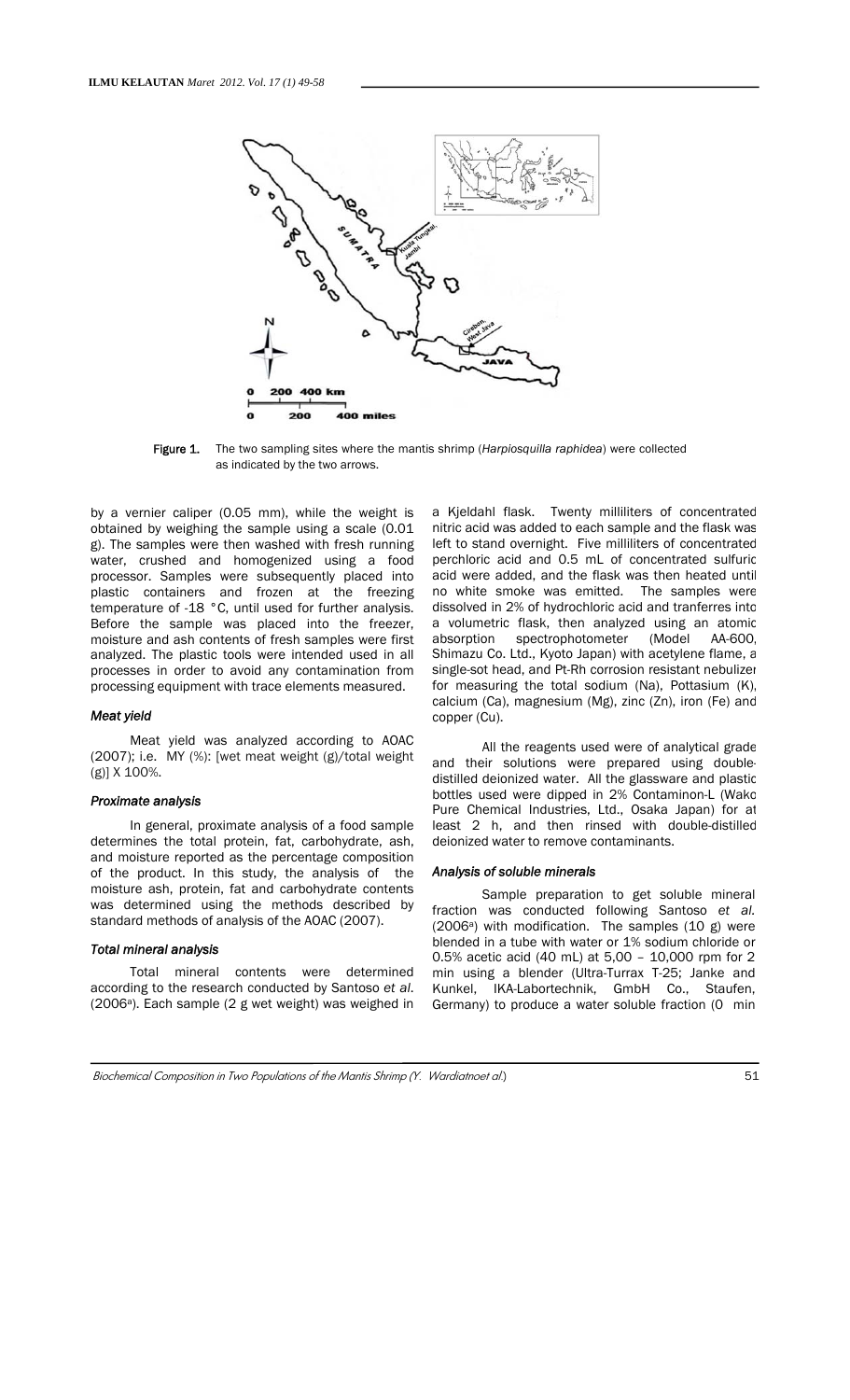Sample preparation to get soluble mineral fraction was conducted following Santoso *et al.*  $(2006^a)$  with modification. The samples  $(10 g)$  were blended in a tube with water or 1% sodium chloride or 0.5% acetic acid (40 mL) at 5,00 – 10,000 rpm for 2 min using a blender (Ultra-Turrax T-25; Janke and Kunkel, IKA-Labortechnik, GmbH Co., Staufen, Germany) to produce a water soluble fraction (0 min treated sample). The tubes were then boiled in a water bath (Eyela Uni Thermo Shaker NTS-3000, Rikakikai Co., Ltd., Tokyo Japan) at 100 °C for 20 min (20 min treated sample). Next, the samples were centrifuged at 10,000 x g,  $2 °C$  from 10 min, and filtered through an Advancted filter paper No. 101 (Toyo Roshi Kaisha Co., Ltd., Tokyo Japan). Nonboiled samples were directly centrifuged and filtered. The mineral concentration of the filtrate was measured using an atomic absorption spectrophotometer (Model AA-600, Shimadzu Co., Ltd., Kyoto Japan) and calculated as percentage relative the total mineral content. The boiling conditions of 100 °C for 20 min were chosen in accordance with the previous method of Suzuki *et al*. (2000). The solubility of each mineral was calculated using Solubility (%) = (Soluble mineral mg/g)/(Total mineral mg/g) x 100.

#### *Data analysis*

To find out the difference between the physical characters and the biochemical composition of the mantis shrimp from the two locations, the t-test analysis were performed. In order to differentiate the solubility of minerals, the statistical test analysis of variance based on randomized factorial experimental design with two factors, namely the boiling process and boiling medium, was performed, and it is followed by the Duncan test, if necessary.

#### Results and Discussion

#### *Biometric data and biochemical composition*

Biometric data of all specimens analyzed, proximate chemical composition, and macro- and micro-minerals composition were displayed in Table 1.

Table 1. Biometric data, proximate chemical composition, and macro- and micro-minerals of the mantis shrimp, *Harpiosquilla raphidea* from Kuala Tungkal, Jambi and Cirebon coast.

| <b>Characteristics</b>                | Sample of Origin                |                                 |  |
|---------------------------------------|---------------------------------|---------------------------------|--|
|                                       | Jambi (n = $20$ )               | Cirebon ( $n = 20$ )            |  |
| <b>Physical characters</b>            |                                 |                                 |  |
| Total Length (cm)                     | $20.26 + 2.05^{\circ}$          | $12.67 \pm 1.60^{\circ}$        |  |
| Total Weight (g)                      | $89.15 \pm 16.40^{\circ}$       | $23.95 \pm 9.16^{\circ}$        |  |
| Meat Weight (g)                       | $36.18 \pm 9.37$ <sup>a</sup>   | $9.77 \pm 4.29^{\circ}$         |  |
| Meat Yield (%)                        | $40.28 \pm 4.03$ <sup>a</sup>   | $39.91 \pm 3.66^{\circ}$        |  |
| <b>Proximate Chemical Composition</b> |                                 |                                 |  |
| Moisture (%)                          | 78.27 ± 1.42ª                   | 78.49 ± 1.65 <sup>a</sup>       |  |
| Ash (%)                               | $1.60 \pm 0.71$ a               | $1.64 \pm 0.11^{\circ}$         |  |
| Protein (%)                           | $13.11\pm0.88$ a .              | $14.39 \pm 0.39$ <sup>a</sup>   |  |
| Fat (%)                               | $1.29 \pm 0.30^{\circ}$         | $0.6 \pm 0.00$ <sup>b</sup>     |  |
| Carbohydrate (%)                      | $5.72 \pm 0.45^{\circ}$         | $4.88 \pm 1.45$ <sup>a</sup>    |  |
| <b>Macro Minerals</b>                 |                                 |                                 |  |
| Sodium (Na) [mg/100 g dw]             | $887.14 \pm 30.79$ <sup>a</sup> | $604.53 \pm 27.37$ <sup>b</sup> |  |
| Potassium $(K)$ [mg/100 g dw]         | $674.79 \pm 44.05^{\circ}$      | $511.03 \pm 25.81$ <sup>b</sup> |  |
| Calcium (Ca) [mg/100 g dw]            | $137.16 \pm 2.41^{\rm a}$       | $57.91 \pm 13.43$ <sup>b</sup>  |  |
| Magnesium (Mg) [mg/100 g dw]          | $68.50 \pm 2.54$ a              | $123.73 \pm 10.05^{\circ}$      |  |
| <b>Micro Minerals</b>                 |                                 |                                 |  |
| Zinc $(Zn)$ [mg/100 g dw]             | $9.86 \pm 0.54$ <sup>a</sup>    | $9.86 \pm 2.51$ <sup>a</sup>    |  |
| Iron (Fe) $[mg/100 g dw]$             | $0.88 \pm 0.08$ a               | $1.00 \pm 0.10^a$               |  |
| Copper (Cu) [mg/100 g dw]             | $0.19 \pm 0.01^{\circ}$         | $0.72 \pm 0.51$ <sup>a</sup>    |  |

Note: The numbers in the same row followed by different superscript letters (a, b) indicate significantly different (p <0.05)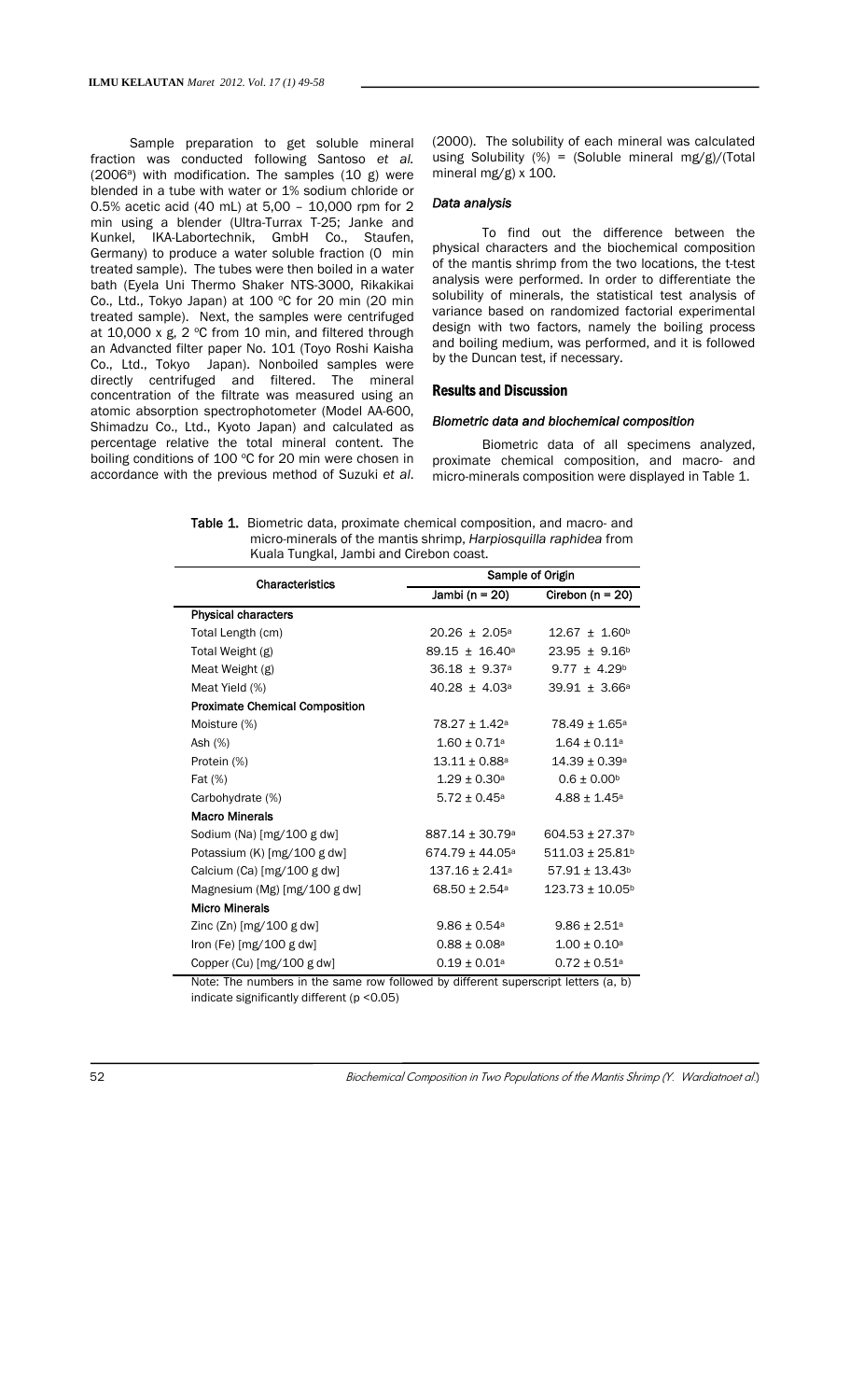In general, the physical characters, in this case the meat yield, of the shrimps from the two different sites are not significantly different. Although the size of the samples collected from the two sites is significantly different. The same result was obtained by Barento *et al*. (2010) who studied two population of the brown crab, *Cancer pagurus* from two fishing grounds. However, they found that males, in parallel of location, contributed with a higher proportion of meat yield from claws than females of the same size, and they believed the discrepancy was caused by sexual dimorphism phenomenon. As known, males have bigger claws than females (Edwards, 1979). On the other hand, the crab females were responsible by a larger proportion for gonads, although the gonadosomatic index showed a high variation depending on maturation stages.

Regarding the proximate chemical composition, all chemical characters of the shrimps from Kuala Tungkal, Jambi and Cirebon are not significantly different, except the fat content. The finding is in contrast with Barento *et al*. (2010) who found differences in moisture, ash and protein of *C. pagurus* collected from two sites, but the fat was not in the case.

For comparison, Table 2 shows proximate composition of various shrimps. The proximate composition of the mantis shrimp is also presented in the table. The table shows that the mantis shrimp, either from Jambi or Cirebon are not better protein source compared to the other three shrimps. However, in terms of fat, mantis shrimp of Jambi coast would be a good food source.

Many findings have proven that cooking processes can change the proximate composition of aquatic fauna (see Peplow *et al*., 1973; Musaiger and D'Souza, 2008; Alipour *et al*., 2010a; Alipour *et al*., 2010b); different process would bring about different change of the proximate composition. Due to heat denaturation of protein, many of changes occur

during food processing. However, it is affected by the duration of heating and temperature level, and also by natural features of the protein molecules or complexes. Heating process may result to deconformation resulting in exposure of the reactive groups. Most proteins are compounds that are vulnerable to quality and quantity changes during heat processing. Trouncing of solubility of temperaturesensitive proteins can be used as a marker of the time and temperature that had been implemented in heat processing of a variety of foods (Sikorski, 2001). The consumption level of processed foods has elevated due to the impositions of recent way of life, where food preparation time is considered to be wasting time (Saldana and Bragagnolo, 2007). Processing of food products is usually about applying high temperature treatment, high pressure, alkaline or acidic media and water elution. Changes to foods, if any, due to these treatments should be well-known in order to minimize the loss of precious compounds of natural products, and to improve the process itself, and finally to achieve foods with the most excellent nutritional value.

Macro minerals needed by the body in relatively large amount, including Ca, P, K, Na, Cl, S, and Mg (Gartenberg, 1990; Spears, 1999). Micro mineral is a mineral needed in very small amount and is generally found in tissues with very small concentrations, i.e. Fe, Mo, Cu, Zn, Mn, Co, I, and Se (Brown, 2004; Arifin, 2008). As far as the mineral composition is concerned, no differences were observed between either fishing ground locations for micro minerals (Zinc, Iron and Copper). However, an interesting result occurs in macro mineral. The shrimps of Kuala Tungkal, Jambi coast showed higher Sodium, Potassium and Calcium contents than those of Cirebon coast. Yet, for Magnesium the shrimp of Cirebon had higher content in comparison with that of Kuala Tungkal, Jambi. These results are definitely associated with the elements intake route, which in marine crustacean is either from food or living

Table 3. Macro and micro mineral composition of another type of crustaceans (the unit is mg/100 g dry weight).

|              | Type of crustacean fauna  |                                       |                     |                           |                           |  |
|--------------|---------------------------|---------------------------------------|---------------------|---------------------------|---------------------------|--|
| Composition  | Mantis shrimp<br>of Jambi | <b>Mantis</b><br>shrimp of<br>Cirebon | Shrimp <sup>1</sup> | Brown Shrimp <sup>2</sup> | White shrimp <sup>3</sup> |  |
| Moisture (%) | 78.27                     | 78.49                                 | 65.69               | 77.6                      | 75.48                     |  |
| Ash (%)      | 1.60                      | 1.64                                  | 1.3                 | 1.8                       | 7.64                      |  |
| Protein (%)  | 13.11                     | 14.39                                 | 17-20               | 19.6                      | 83.81                     |  |
| Fat (%)      | 1.29                      | 0.6                                   | 0.92                | 0.9                       | 1.79                      |  |

Source : 1) Peplow *et al*., (1973); 2) Ravichandran *et al*., (2009)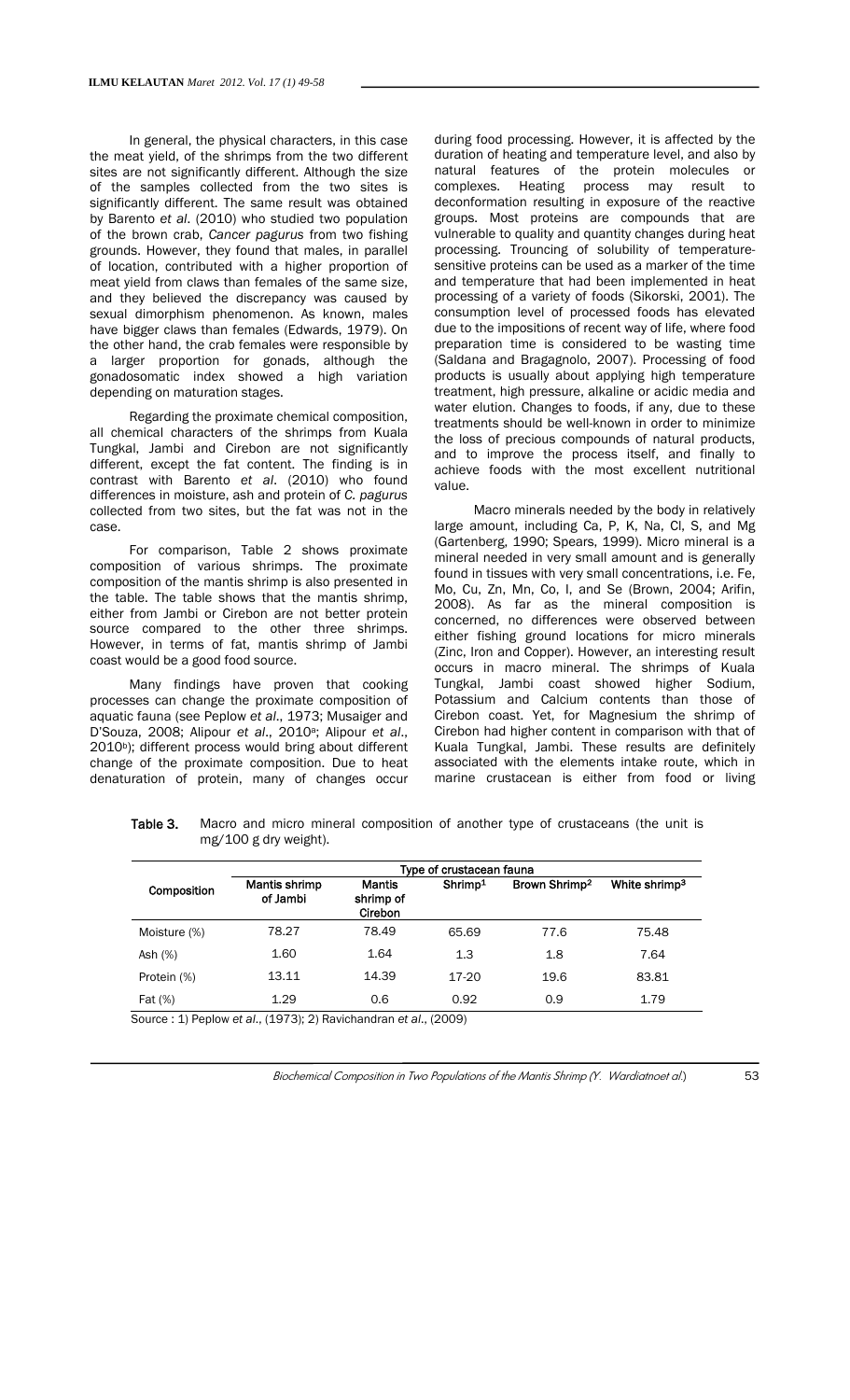medium/seawater (Rainbow, 2002). There will be variation of the proportion from each intake route, and it will depend upon the invertebrate physiological needs/endogenous factors, such as sex, age, condition and tissue and also the bioavailability of the elements in water and food. The bioavailability is affected by external environmental factors like season, location, substrate, depth, water salinity, temperature and anthropogenic influence (Wang and Fisher, 1999; Turoczy *et al.*, 2001; Fabris *et al.*, 2006; Jop *et al.*, 1997; Kádár *et al.*, 2006; Küçükgülmez *et al.*, 2006). Davis and Gatlin III (1996) clearly explained the requirements of some essential mineral in the dietary of fish and marine crustaceans in their review. The present study considers solely on one external factor, *i.e*. location. By seeing the results, it can be said that Kuala Tungkal, Jambi coastal waters

have less Mg and more Na, K and Ca in a bioavailable form.

Regarding the mantis shrimp as a source of minerals for human consumption, Table 3 shows some mineral contents of various types of crustaceans. The table indicates that the mantis shrimps for both locations can be a good source of macro minerals (Na, K, Ca and Mg) and of micro mineral (especially Zinc) for human health.

### *Mineral solubility*

The results of the influence of boiling on the solubility of minerals (Na, Ca, Zn and Fe) on various types of media (water, 1% NaCl and 0.5% acetic acid) are presented in Figure 2. The results show that media and processing (with and without



Figure 2. The mean of solubility of sodium (a), calcium (b), zinc (c) dan iron (d) due to boiling process with different media in the mantis shrimp (*Harpiosquilla raphidea*) collected from Jambi and Cirebon. (Note: letters a and b are the results of Duncan test for factors that indicate boiling significantly different (p <0.05). Letters x, y and z are the results of Duncan test on the media treatment of boiling that show significantly different (p <0.05).)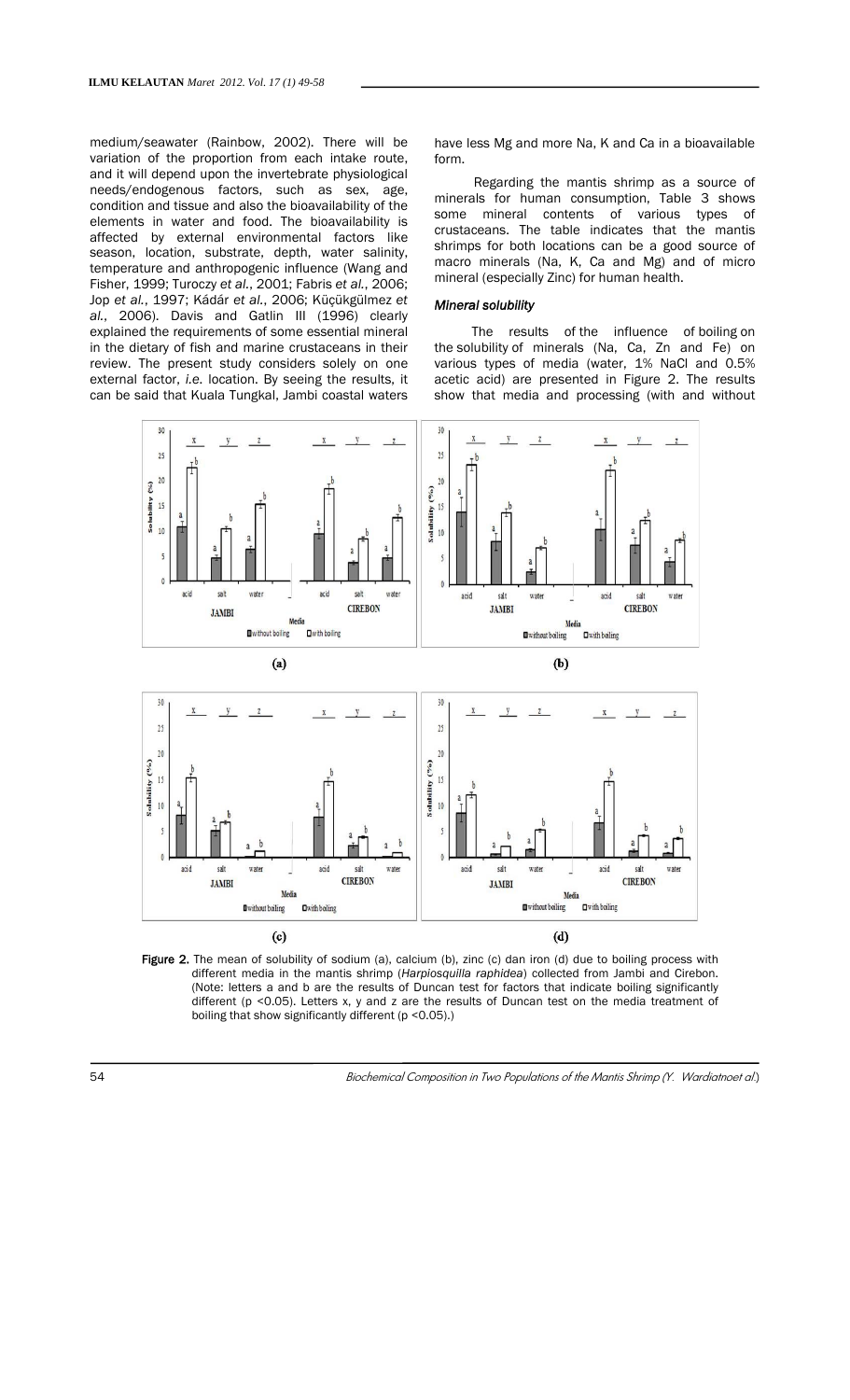boiling) affected the solubility of the four mineral in the same patterns for samples of the two locations. The best media for getting the highest solubility was the acid, and it would be even better to boil the shrimp in acid. Location seems not to influence the solubility level of the four minerals.

Santoso *et al.* (2006<sup>b</sup>) and Santoso *et al.* (2007) reported that pH can affect the solubility of minerals. The used of 0.5% acetic acid could enhance the solubility of minerals such as calcium and magnesium both in seaweed and invertebrate organism. Mineral solubility of Fe in the three types of seaweed from Japan, namely *Porphyra yezoensis*, *Enteromorpha intestinal* and *Hiziki fusiformis* at pH 2 was higher than at pH 6 (Yoshie *et al*., 1999). Mineral solubility of Fe in cod, mussels and shrimp also increases with increasing degree of acidity (Yoshie *et al*., 1997), and the percentage of Fe solubility at pH 2.5 to 3.1 were also higher than at pH 5.5 in model studies with using organic acids and lignin (Suzuki *et al*., 1992). For protein, solubility is usually considered the premier functional properties of protein because of its relevance to other properties such as viscosity, gelation, foaming and emulsification (Hall, 1992), and the pH-solubility relationship for proteins has been well-studied (Geirsdottir *et al*., 2007; Emmanuel *et al*., 2008; Bourtoom *et al*., 2009). Omotoso (2005) also found the similar thing. He found that the protein solubility of the land crab (*Cardisoma armatum*) was affected by pH.

Minerals in foods can change their chemical structure during the cooking process or by interactions with other material. Mineral solubility can be increased or decreased depending on the process. Heating is known to cause the protein to be denatured; it can interact with the minerals that cause the mineral is difficult to dissolve (Santoso *et*  al., 2006<sup>a</sup>). Cooking of food can have a positive effect because the cooking process can damage the inhibitor and change the mineral components of food into the complex nature of ligands that can increase its bioavailable (Niamnuy *et al*., 2008). Cooking may also have a negative impact, *i.e.* when there is activation of enzymes that inhibit and make a difficult mineral to be dissolved component (Watzke, 1998). This is what can lead to increase or decrease the solubility of minerals.

#### **Conclusions**

 The research concludes that the macro minerals such as Na, K, Ca of mantis shrimp collected from Kuala Tungkal, Jambi waters are higher than those of mantis shrimp collected from Cirebon, but having smaller Mg. This indicates that Kuala Tungkal, Jambi coastal waters have less Mg and more Na, K and Ca in the form of bioavailable. Mantis shrimp is

a good food source for macro- and micro mineral essential. Boiling with the acetic acid 0.5% would be the best to get high solubility of minerals Na, Ca, Zn and Fe.

#### Acknowledgements

This paper is part of our series research work on the mantis shrimp funded by the Ministry of National Education of Indonesia granted to YW and AM (Competitive Research Grant for International Publication No. 688/SP2H/PP/DP2M/X/2009). Mr. Supriyadi kindly helped us collecting samples from Cirebon. Mr. M. Idris is thanked for handling samples in the laboratory. Prof. Kasim Moosa is indebted for the identification of the mantis shrimp.

## References

- Aberoumad, A. & K. Pourshafi. 2010. Chemical and proximate composition properties of different fish species obtained from Iran. *World J. Fish and Marine Sciences.,* 2(3): 237-239.
- Afkhami, M., A. Mokhlesi, K.D. Bastami, R Khoshnood, N. Eshaghi, & M. Ehsanpour. 2011. Survey of some chemical compositions and fatty acids in cultured common carp (*Cyprinus carpio*) and grass carp (*Ctenopharyngodon idella*), Noshahr, Iran. *World J. Fish and Marine Sciences,* 3 (6): 533- 538.
- Arifin, Z. 2008. Beberapa unsur mineral esensial mikro dalam sistem biologi dan metode analisisnya. *J. Penelitian dan Pengembangan Pertanian,* 27 (3): 99−105.
- Alipour, H.J., B. Shananpoor, A. Shabani, & A.S. Mahoonak. 2010<sup>a</sup>. Effects of cooking methods on physico-chemical and nutritional properties of Persian sturgeon *Acipenser persicus* fillet. *Int. Aquatic Res.,* 2: 15−23.
- Alipour, H. J., A.A. Akram, S. Bahareh, & S..M. Alireza. 2010<sup>b</sup>. Physicochemical and sensory properties of silver carp (*Hypophthalmichthys molitrix*) fillets as affected by cooking methods. *Int. Food Res. J.,* 17: 921−926.
- [AOAC] Association of Official Analytical Chemist. 2007*.* Official Methods of Analysis, 18th Edition. AOAC. Arlington, VA.
- Barrento, S., A. Marques, B. Teixeira, P. Vaz-Pires, M.L. Carvalho & M.L. Nunes. 2008. Essential elements and contaminants in edible tissues of European and American lobsters. *Food Chemistry,* 111(4): 862–867.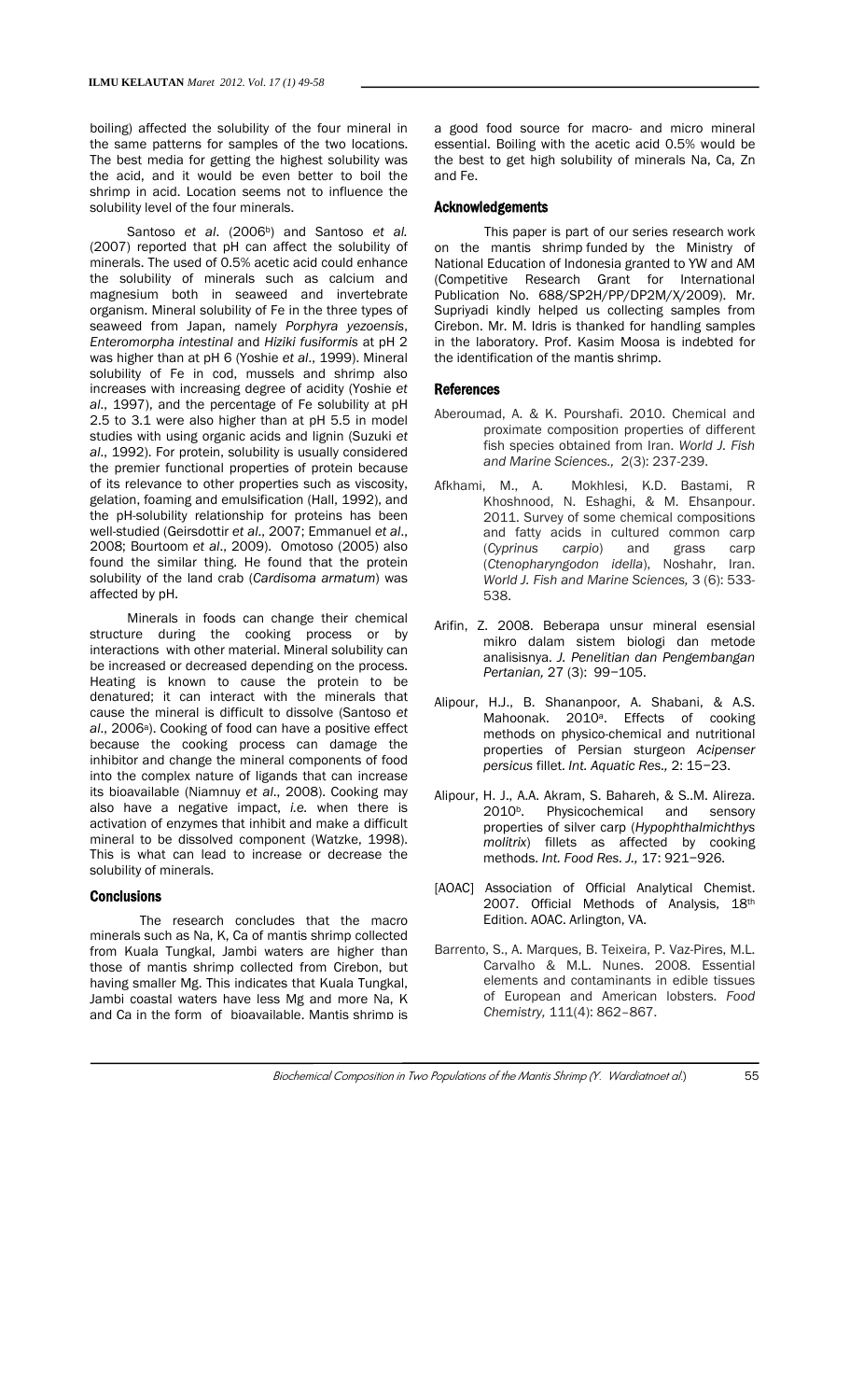- Barento, S., A. Marques, B. Teixeira, P. Anacleto, M.L. Carvalho, P. Vaz-Pirez, & M.L. Nunes. 2009. Macro and trace elements in two populations of brown crab *Cancer pagurus*: Ecological and human health implications. *J. Food Composition Analysis.,* 22: 65-71
- Barento, S., A. Marques, B. Teixeira, R. Mendes, N. Bandarra, P. Vaz-Pirez, & M.L. Nunes. 2010. Chemical composition, cholesterol, fatty acid and amino acid in two populations of brown crab *Cancer pagurus*: Ecological and human health implications. *J. Food Composition Analysis,* 23: 716-725.
- Brown, J.X., P.D. Buckest, & M.W. Resnick. 2004. Identification of small molecule inhibitors that distinguish between nontransferrin bound iron uptake and tranferrin mediated iron transport. *J. Chem. Biol.,* 11: 407−416.
- Bourtoom, T., M.S. Chinnan, P. Jantawat, & R. Sanguandeekul. 2009. Recovery and characterization of proteins precipitated from surimi wash-water. *Food Science and Technology*, 42: 599−605.
- Bügel, S.H., B. Sandström, & E.H. Larsen. 2001. Absorption and retention of selenium from shrimps in man. *J. Trace Elem. Med. Biol.,* 14: 198–204.
- Chapelle, S. 1977. Lipid composition of tissues of marine crustaceans. *Biochem. Systematics and Ecol.,* 5: 241–248.
- Davis, D.A. & D.M. Gatlin III, 1996. Dietary mineral requirements of fish and marine crustaceans. *Rev. in Fisheries Sci.*, 4 (1): 75−99.
- Edwards, E. 1979. The edible crab and its fishery in British waters. Buckland Foundation Books/Fishing News Books Ltd., Bath, Great Britain/Franham, Surrey, England.
- Emmanuel, A.I., H.O. Adubiaro, & O.J. Awodola. 2008. Comparability of Chemical Composition and Functional Properties of Shell and Flesh of *Penaeus notabilis*. *Pakistan J. Nutrition,* 7 (6): 741−747.
- Fabris, G., N.J. Turoczy, & F. Staginitti. 2006. Trace metal concentrations in edible tissue of snapper, flathead, lobster, and abalone from coastal waters of Victoria, Australia. *Ecotox. Environ. Safe*., 63: 286–292.
- Gartenberg P.K., L.R. McDowell, D. Rodriguez, N.

Wilkinson, J.H. Conrat, & F.G. Martin. 1990. Evaluation of trace mineral status of ruminants in Northeast Mexico. *Livestock Research of Rural Development*, 3 (2): 1−6.

- Geirsdottir, M., H. Hlynsdotttr, G. Horkelsson, & S. Sigurgisladottir, S. 2007. Solubility and viscosity of herring (*Clupea harengus*) proteins as affected by freezing and frozen storage. *J. Food Sci.*, 72: 376−380.
- Hall, G.M. 1992. Fish Processing Technology. USA and Canada: VCH Publishers, Inc., New York.
- Jop, K.M., R.C. Biever, J.R. Hoberg, & S.P. Shepherd. 1997. Analysis of metals in blue crabs, *Callinectes sapidus*, from two Connecticut estuaries. *B. Environ. Contam. Tox*., 58: 311– 317.
- Kádár, E., V. Costa, & R.S. Santos. 2006. Distribution of micro-essential (Fe, Cu, Zn) and toxic metals in tissues of two nutritionally distinct hydrothermal shrimps. *Sci. Total Environ*., 358: 143–150.
- Küçükgülmez, A., M. Çelik, Y. Yanar, B. Ersoy, & M. Çikrikçi. 2006. Proximate composition and mineral contents of the blue crab (*Callinectes sapidus*) breast meat, claw meat and hepatopancreas. *J. Food Sci. Technol.,* 41: 1023–1026.
- Kumar, K.S., K. Ganesan, & P.B.S. Rao. 2008. Antioxidant potential of solvent extracts of *Kappaphycus alvarezii* (Doty) Doty – an edible seaweed. *Food Chemistry*, 107: 289−295.
- Laurenço, H. M., P. Anacleto, C. Afonso, V. Ferraria, M.F. Martins, M.L. Carvalho, A.R. Lino, & M.L. Nunes. 2009. Elemental composition of cephalopods from Portuguese continental waters. *Food Chemistry*, 113: 1146-1153.
- Mashar, A. & Y. Wardiatno, Y. 2011. Distribusi spasial udang mantis *Harpiosquilla raphidea* dan *Oratosquillina gravieri* di Kuala Tungkal, Kabupaten Tanjung Jabung Barat, Provinsi Jambi. Pertanian-Ummi, 1(1): 41-46.
- Musaiger, A. & R. D'Souza, R. 2008. The effects of different methods of cooking on proximate, mineral and heavy metal composition of fish and shrimps consumed in the Arabian Gulf. *Archivos Latinoamericanos De Nutricion*, 58 (1): 103−109.
- Niamnuy, C., S. Devahastin, & S. Soponronnarit. 2008. Changes in protein compositions and their effects on physical changes of shrimp during boiling in salt solution. *Food Chemistry,* 108: 165−175.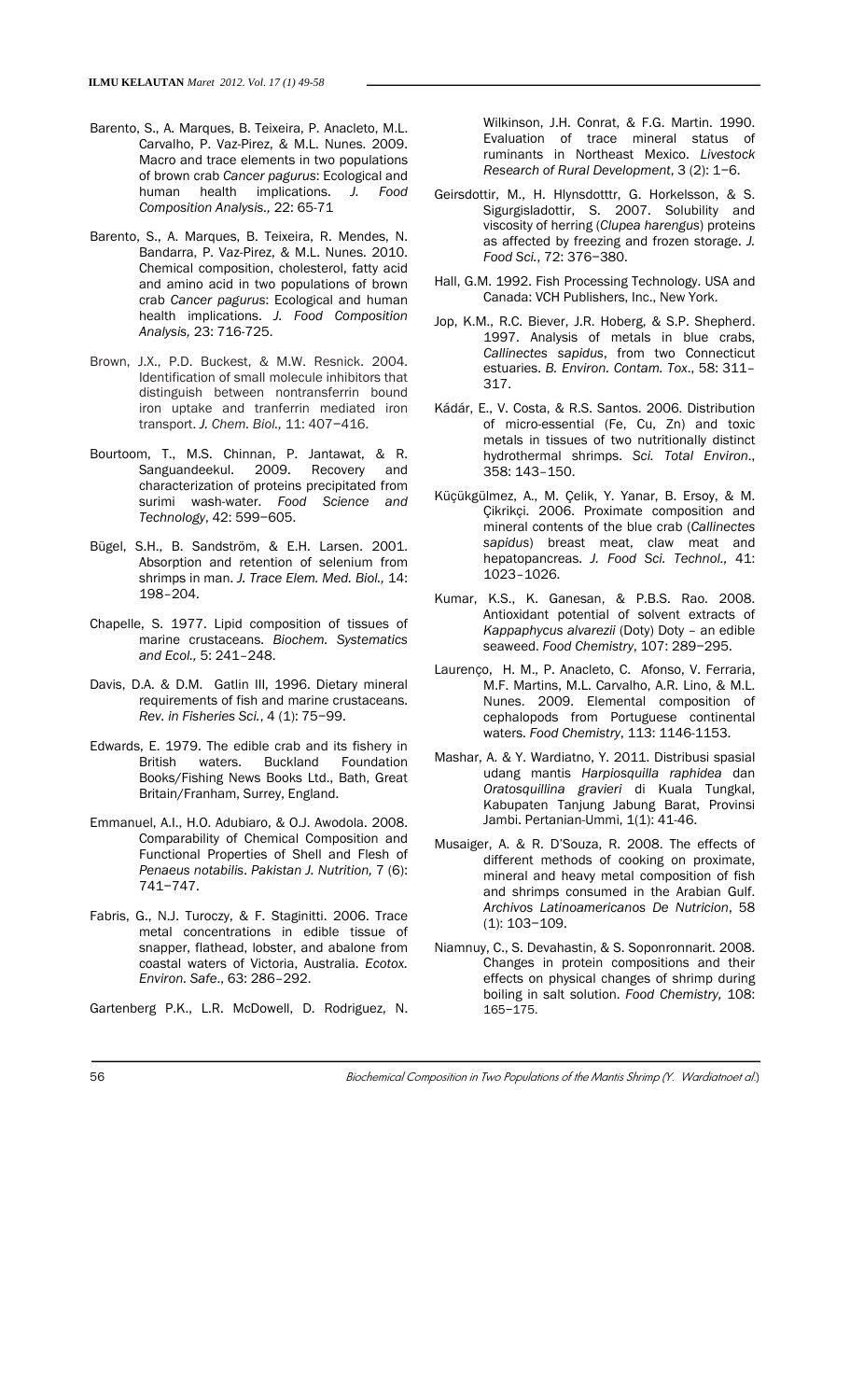- Newman, M.C. & C.H. Jagoe. 1994. Ligands and the bioavailability of metals in aquatic environments. *In*: Hamelick, J.L., P.F. Bergman, H.L. Bergman, & W.H. Benson. (Eds.). Bioavailability: Physical, Chemical, and Biological Interactions. CRC Press, Lewis Publishers, Boca Raton.
- O'Dell, B.L. 1984. Bioavailability of trace elements. *Nutrition Review*, 42: 301−308.
- Oehlenschläger, J. 1997. Marine fish—a source for essential elements? *In*: Luten, J.B., T. Borresen, & J. Oehlenschla¨ger (Eds.). Seafood from producer to consumer, integrated approach to quality, 38. Elsevier Science B.V., Amsterdam, Netherlands. Pp. 641–652.
- Oliveira, G.T., F.A. Fernandes, A.A.P. Bueno & G. Bond-Buckup. 2007. Seasonal variations in the intermediate metabolism of *Aegla platensis* (Crustacea, Aeglidae). *Comparative Biochem. Physiol. Part A,* 147: 600–606.
- Omotoso, O.T. 2005. Chemical composition and nutritive significance of the land crab, *Cardisoma armatum* (Decapoda). *African J. Appl. Zool. Environ. Biol.,* 7: 68−72.
- Peplow, A.J., H. Appledorf & J.A. Koburger. 1973. Effect of boiling, frying, microwave heating and canning on the proximate, mineral, and thiamin content of the shrimp. Food Science and Human Nutrition Department, University of Florida.
- Ragab, M.K.I. & A.S.E. Aiad. 2009. Chemical quality of whole, beheaded and peeled frozen shrimp. *Mansoura Veterinary and Medicine J.,* XI (2): 37−53.
- Rainbow, P.S. 2002. Trace metal concentrations in aquatic invertebrates: Why and so what? *Mar. Environ. Res*., 53: 453–464.
- Ravichandran, S., G. Rameshkumar & A.R. Prince. 2009. Biochemical composition of shell and flesh of the Indian white shrimp *Penaeus indicus* (H.milne Edwards 1837). *American-Eurasian J. Scientific Research,* 4 (3): 191−194.
- Saldana, T., M.T. Benassi, & N. Bragagnolo. 2007. Fatty acid contents evolution and cholesterol oxides formation in Brazilian sardines (*Sardinella brasiliensis*) as a result of frozen storage followed by grilling. *Journal of Food Science and Technology* doi:10.1016/j.lwl. 2007.08.023.
- Santoso J., S. Gunji, Y. Yoshie-Stark, & T. Suzuki. 2006a. Mineral contents of Indonesian seaweeds and mineral solubility affected by basic cooking. *Food Sci. Technol. Res.,* 12 (1): 59−66.
- Santoso J., Y. Yoshie-Stark, & T. Suzuki. 2006<sup>b</sup>. Comparative content of minerals and dietary fibers in several tropical seaweeds. *Bull. Aquatic Products Technol.,* 9 (1): 1−11.
- Santoso J., Nurjanah & A. Irawan. 2007. Kandungan dan kelarutan mineral pada cumi-cumi (*Loligo* sp.) dan udang vannamei (*Litopenaeus vannamei*). *J. Ilmu-ilmu Perairan dan Perikanan Indonesia,* 15 (1): 7−12.
- Santoso, J., D. Fitriani, & Y. Wardiatno. 2010. Kandungan fenol dan aktivitas antioksidan makroalga benthik *Caulerpa racemosa* (Forsskal) dari Teluk Hurun, Lampung. *Biota*, 15(3): 369−378.
- Sikorski, E.Z. 2001. *Chemical and Functional Properties of Food Proteins*. pp. 191-215. Pennsylvania 17604 U.S.A: Technomic Publishing Company, Inc.
- Spears, J.W. 1999. Reevaluation of the metabolic essenssiality of minerals. *Asian Australian J. Animal Sci.,* 12 (6): 1002−1008.
- Souchet, N. & S. Laplante. 2007. Seasonal and geographical variations of sterol composition in snow crab hepatopancreas and pelagic fish viscera from Eastern Quebec. *Comparative Biochemistry and Physiology Part B*, 147: 378–386.
- Suzuki, T., F.M. Clydesdale & T. Pandolf. 1992. Solubility of iron in model containing organic acids and lignin. *Journal of Food Protection,* 55: 893−898.
- Suzuki, T., Y. Yoshie, & A. Horii. 2000. Solubility of minerals in shellfish by heating with salt water. *In*: Carman, O., Sulistiono, A. Purbayanto, T. Suzuki, S. Watanabe, & T. Arimoto (Eds). *The Proceeding the JSPS-DGHE International Symposium on Fisheries Science in Tropical Area* (pp. 563-568), TUF International, JSPS Project, Tokyo.
- Turoczy, N.J., B.D. Mitchell, A.H. Levings, & V.S. Rajendram. 2001. Cadmium, copper, mercury, and zinc concentrations in